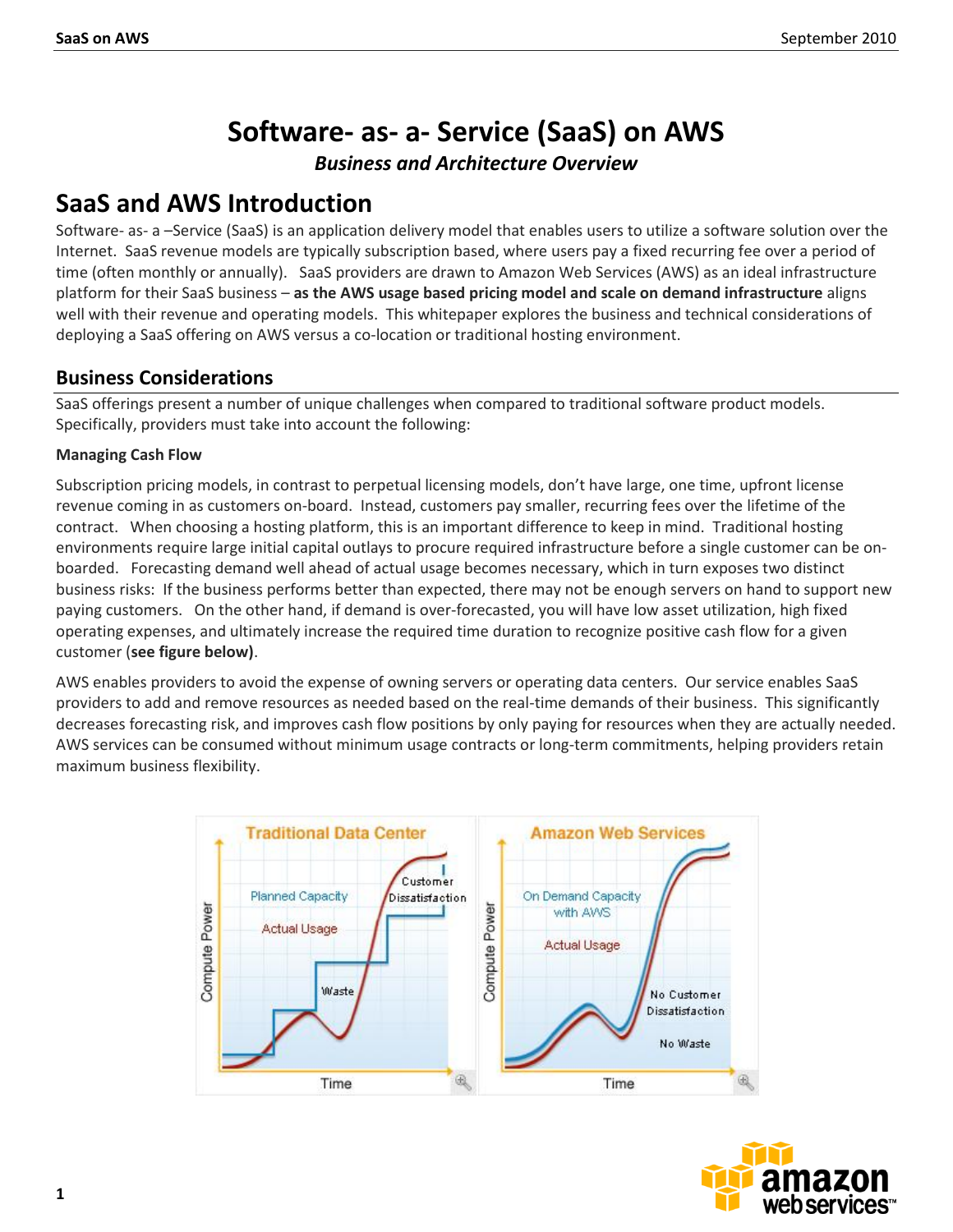While there is a transition required from the traditional perpetual license business model, ISVs and shareholders find a recurring subscription model to be favorable on the balance sheet as it builds a more predictable, deferred revenue stream. In difficult economic times, net new license revenue tends to be the first to go.

#### **Reduce Platform Support**

A SaaS delivery model allows an ISV to dedicate their valuable engineering resources to develop technology that leads to greater innovation and differentiation of their solution in the market. With the distributed client server computing model, the end user takes on the responsibility of building the platform required to support the business application. As such, there are an infinite number of configurations that an ISV must "certify" to in order to support their customers. Some call this the Matrix of Pain. Consider an ISV who has 10 products, that needs support on 10 different platform configurations (i.e. Windows 2003 running SQL Server on 32-bit, Windows 2008 running SQL on 64-bit, RHEL 4 running Oracle on OVM, RHEL 5 running MySQL on VMWare, etc….). Each time an update is made to one of the ISV products it mustbe tested against all 10 certified platforms. One update for all 10 software products is equal to100 different variations that need to be tested against and supported indefinitely. SaaS delivery allows an ISV to free themselves of the Matrix of Pain. Instead of spending tens of millions of dollars on sustaining engineering and legacy support, SaaS allows an ISV to focus on one platform of their choosing.

#### **Increase Sales Velocity and Customer Satisfaction**

TheInternet has introduced a number of conveniences in our personal and professional lives. One of the most noticeable is a reduction in time to value. Whether it is accessing movies, music, shopping for cars, or downloading a book, the internet has revolutionized customers' expectations around instant gratification. Like cloud computing, SaaS allows an ISV to provide this level of instant gratification to their customer, as well as their sales team and channel partners. No longer does an enterprise sales executive have to wait 4 weeks for a customer to acquire hardware, operating system licenses and data center space followed by installation and configuration of the business application to start an evaluation. The reality is that cloud computing allows ISVs to deliver software in a truly on demand manner. Reduce sales cycles from months to days. Reduce time to value for the customer from months to hours. Win/win.

SaaS allows the ISV to control the software upgrade cycle for the customer. In many cases, end users are reluctant to migrate to newer versions of software simply due to the hassle and uncertainty associated with doing upgrades. This impacts the ISV equally. Customers who don't upgrade need support on legacy platforms. With SaaS the customer is abstracted from the software installation, configuration, backup, and upgrade process. Therefore, the ISV can continuously upgrade the software to the latest and greatest. Meaning, the end user is always using the newest, most feature-rich, most secure and fastest version of the software. The ISV benefits from seamlessly moving customers along the upgrade path, thus improving customer satisfaction and reducing legacy support costs.

#### **Leverage Existing Software and Architecture**

AWS is unique in our approach to true utility based Infrastructure as a Service. Since AWS provides discrete building blocks of low level computing infrastructure, ISVs can leverage existing software and architecture and simply move it to AWS with little to no re-engineering or re-architecting. This is a critical point to note. In order for a SaaS provider to benefit from the financial advantages of a SaaS model, they must be able to achieve the greatest return on infrastructure assets. This requires running systems at the highest level of utilization possible. An ISV cannot afford to have dedicated hardware for each customer and run those systems at 20% utilization. The choices are to re-architect, in many cases rewrite software from scratch, which is very costly. Or, write new software to leverage Platform as a Service

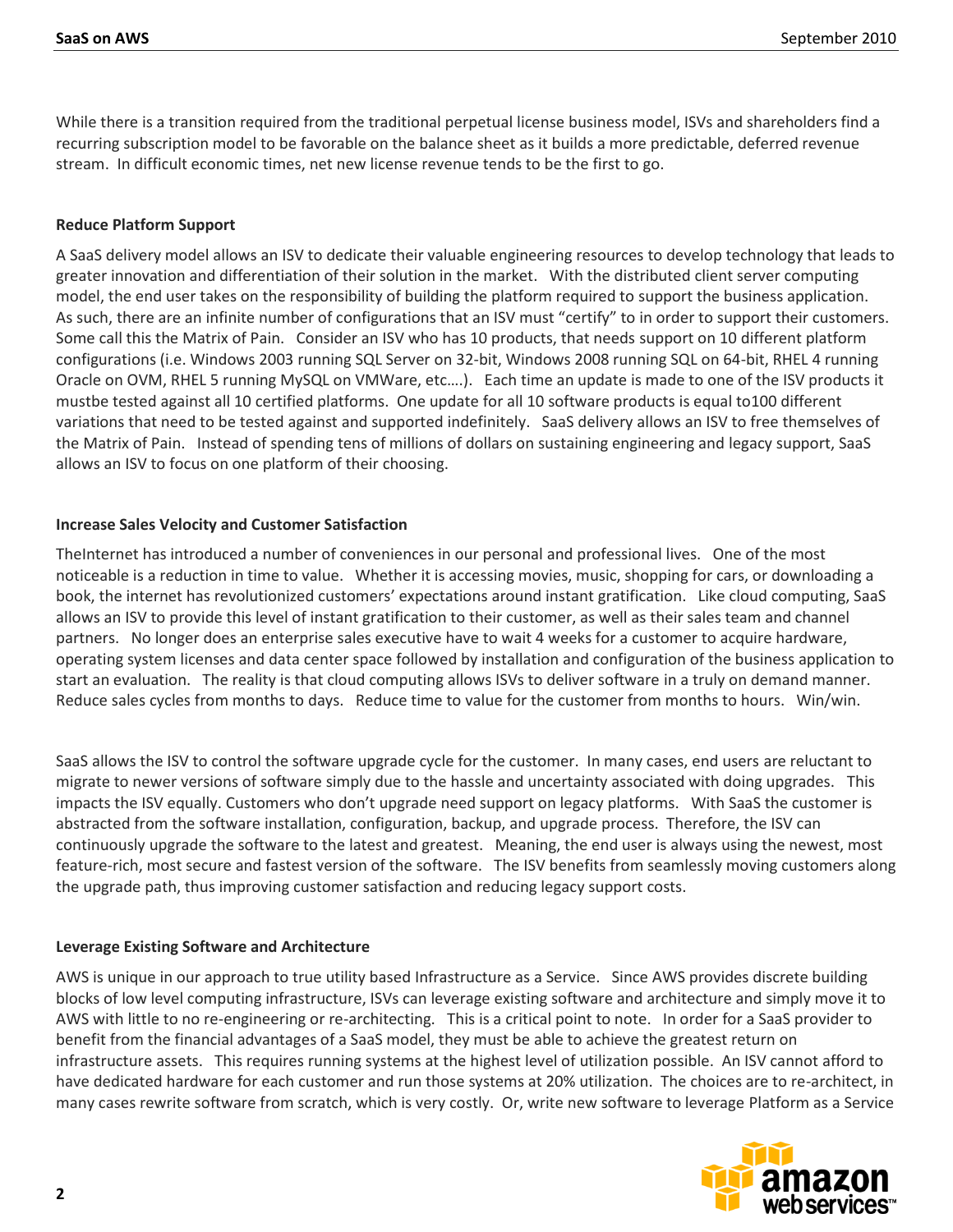offerings. Or, leverage AWS to achieve the economic benefits of multi-tenancy without having to re-write their existing software. As mentioned above, AWS allows the ISV to easily spin up unique environments for each new customer and pay for that infrastructure only when they need it.

#### **Managing Uptime for a Global Customer Base**

A highly reliable and available IT infrastructure requires SaaS providers to not only maintain reliable storage and backup devices, but also operate a reliable network with redundant networking devices, transit connections, and physical connections between data centers. In addition to backup and reliable networking, SaaS providers must also have a tested, working solution for disaster recovery. This includes deploying data and applications across multiple data centers – either with failure resilient software or in a more traditional hot/cold standby approach. To achieve realistic disaster recovery, all of the data centers and servers involved have to be constantly utilized; if they sit idle, it's almost certain they won't function as desired when activated from a cold start. SaaS providers need to account for both the cost and the complexity of this redundancy when evaluating their deployment. AWS includes all this in its simple usage charges, and lets customers easily do things like deploy servers in any one of our global regions (East Coast US, West Coast US, EU, and Singapore). Within a region, ISVs can further enable the availability of their application by deploying servers across multiple Availability Zones, which provides the ability to remain resilient in the face of most failure modes including natural disasters or system failures.

#### **Providing a Secure Environment**

Another direct cost for SaaS providers running their applications is ensuring the confidentiality, integrity, and availability of business critical data. Examples of security costs for SaaS providers include capital expenditures for network security devices, security software licenses, staffing of an information security organization, costs associated with information security regulatory compliance, physical security requirements, smart cards for access control, and so on. To provide end-to-end security and end-to-end privacy in the cloud, AWS builds services in accordance with security best practices and features, and clearly documents how developers can effectively use those features. AWS customers thus take advantage of Amazon's reliable and secure global computing infrastructure, which has been the backbone of Amazon.com's multi-billion dollar retail business for more than 15 years, at no additional cost to the customer. For more information on AWS security, consult the *Amazon Web Services: Overview of Security Processes* whitepaper at aws.amazon.com/security.

#### **Overall Cost**

AWS passes on to providers the financial benefits of operating at Amazon's scale. In addition to server, power, and network infrastructure costs, personnel costs also need to be accounted for. These include cost of the sizable IT infrastructure teams that are needed to handle the "heavy lifting" – managing heterogeneous hardware and the related supply chain, staying up-to-date on data center design, negotiating contracts, dealing with legacy software, operating data centers, moving facilities, scaling and managing physical growth, etc. – all the things that AWS's services handle on behalf of SaaS providers.

#### **SaaS Architecture on AWS**

SaaS architectures are often variations of the classic three-tier web application hosting model. Design priorities are typically reliability, security, availability, performance, and cost. To illustrate best practices for deploying this model on AWS, let's first review the traditional web hosting architecture:

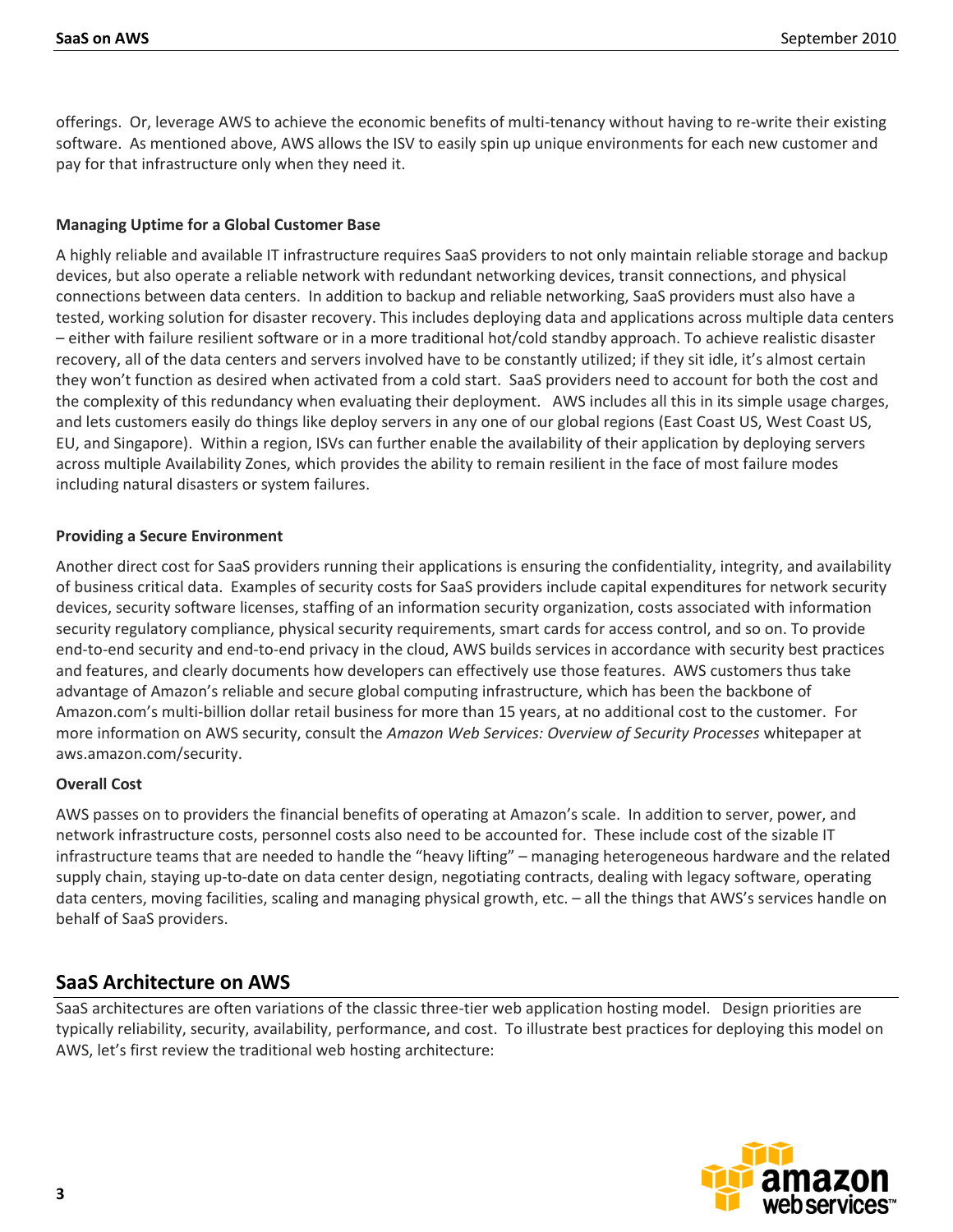#### *Traditional Web Application Hosting Architecture*

Below is a classic example of a scalable web hosting architecture using a traditional web hosting model:



*Figure 1 - A Traditional Web Application Architecture*

This traditional web hosting architecture is built around a common three-tier web application model that separates the architecture into presentation, application and persistence layers. This architecture has already been designed to scale out by adding additional hosts at the persistence or application layers and has built-in performance, failover and availability features. The following section will look at how such architecture can be migrated in the Amazon Web Services cloud.

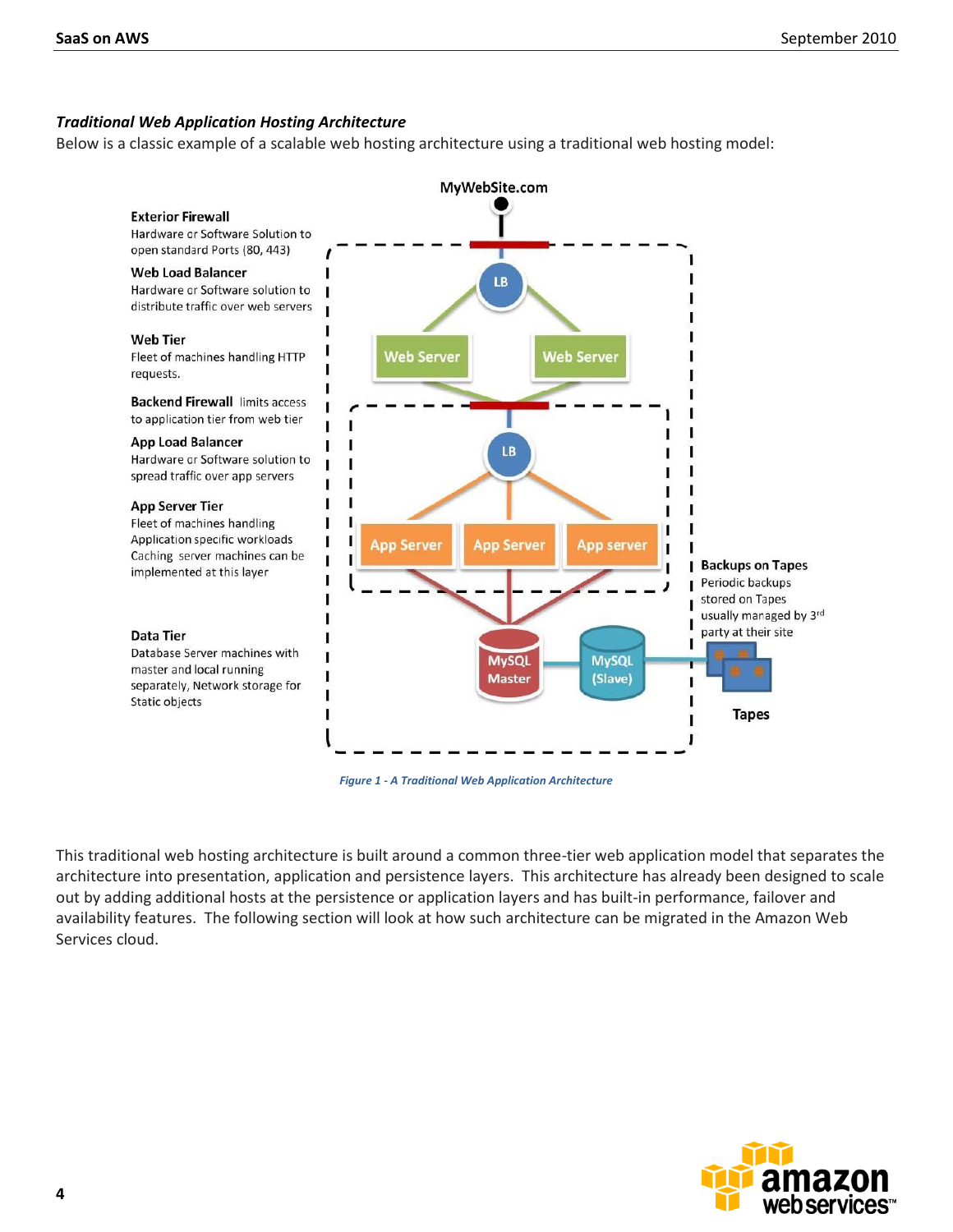#### *AWS Cloud Architecture for hosting SaaS Environments*

Below is another look at that classic web application architecture that many SaaS providers are built on, but this version leverages the AWS cloud computing infrastructure:



*Figure 2 - An Example of a Web Hosting Architecture on AWS*

#### *Key Components of an AWS Web Hosting Architecture*

The following sections outline some of the key components of an AWS web hosting architecture and how they differ from a traditional web hosting architecture.

#### **Edge caching**

Edge caching doesn't differ when using the Amazon Web Service cloud computing infrastructure. Any existing solutions in place in your web application infrastructure should work just fine with the AWS cloud. One additional option, however, is made available when using AWS, which is to utilize the AWS CloudFront service [\(http://aws.amazon.com/cloudfront/\)](http://aws.amazon.com/cloudfront/) for edge caching of your application assets stored in the AWS Simple Storage Service (S3).

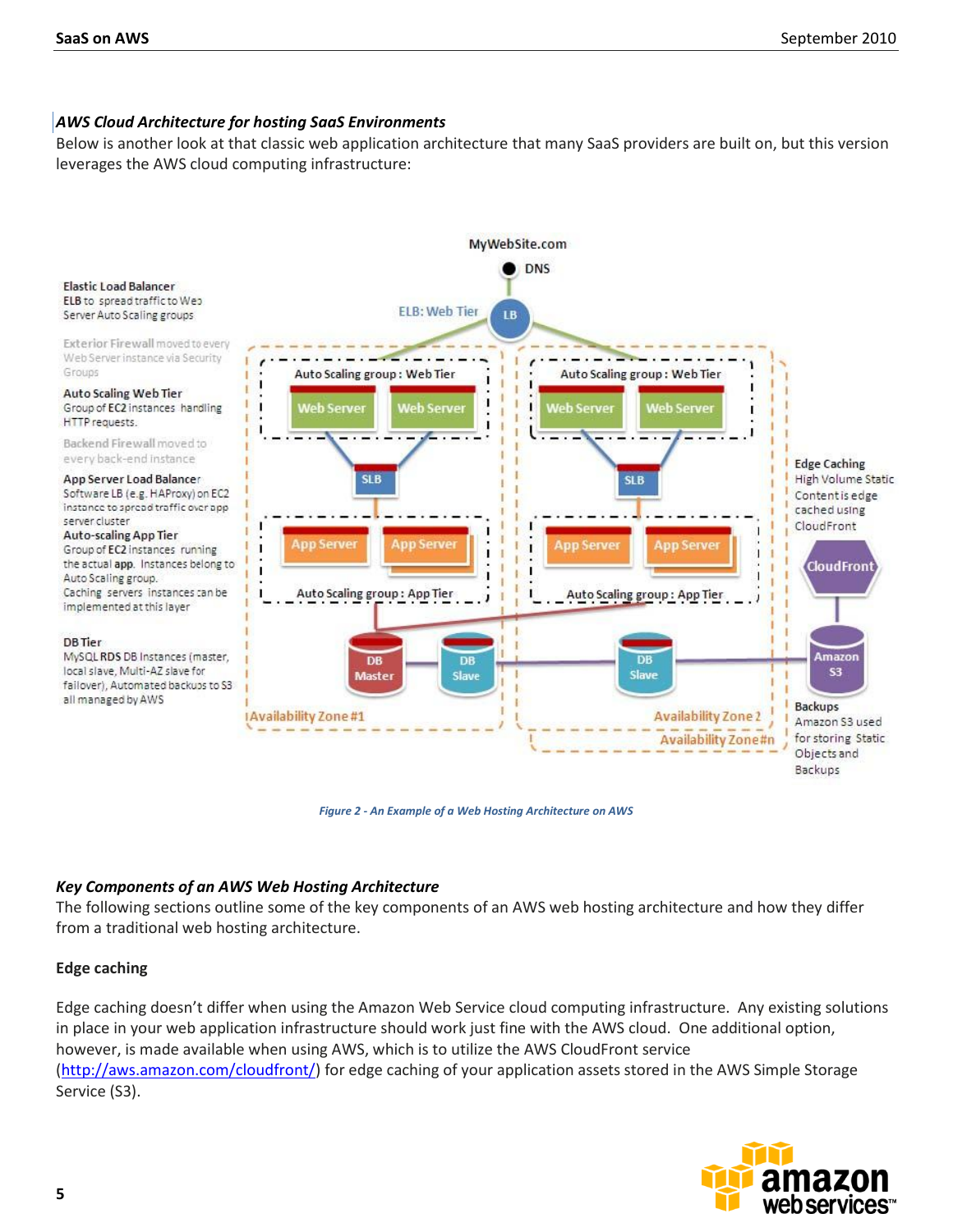#### **Elastic IPs and DNS**

Migrating a web application to the AWS cloud does require making some DNS changes. AWS provides a DNS management service, called Route 53, but you will still need to request a number of Elastic IPs, which are static IP addresses that you can dynamically assign to running EC2 instances. A new AWS account can request five (5) Elastic IPs (EIPs) to start with but more can be requested if needed. As can be seen in the AWS Web Hosting architecture (Figure 2), these EIPs can be assigned to the public entry points of your web application and then you can point the DNS entries for your domain to these EIPs. The domain name registrar used for purchasing your public domain name should provide a simple mechanism to setting this list of IPs addresses and your incoming traffic will be round-robin load-balanced across the EIPs you register.

#### **Controlling access to hosts**

Unlike a traditional web hosting model, there is no border firewall that controls all traffic into the data center. Instead, every EC2 host has a local firewall that you can configure for access. This is done via Security Groups, which allow you to specify the protocols, ports and source IP ranges that can send traffic to your EC2 hosts. Security groups can even reference other security groups or themselves to limit access to EC2 hosts that are in specific clusters. For example, in the example AWS web hosting architecture, the web server cluster might only allow access for any host over TCP on ports 80 and 443 (HTTP and HTTPS) and from the Application Server security group for direct host management. The Application Server cluster on the other hand might allow access from the Web Server security group for handling web requests and from your corporate subnet over TCP on port 22 (SSH) for direct host management. In this model, your support engineers could log directly into the



application servers from the corporate network and then access the other clusters from the application server boxes.

#### **Load balancing across clusters**

A common network appliance in a traditional web hosting is a load-balancer. In the AWS cloud, however, there are no network appliances, which is why the example AWS web hosting architecture has an EC2 instance running a software load balancer. Providers also have the option of leveraging Amazon's Elastic Load Balancing Service, which automatically distributes incoming application traffic across multiple Amazon EC2 instances. It seamlessly provides the amount of load balancing capacity needed in response to incoming application traffic. Elastic Load Balancing detects unhealthy instances within a pool and automatically reroutes traffic to healthy instances until the unhealthy instances have been restored. Customers can enable Elastic Load Balancing within a single Availability Zone or across multiple zones for even more consistent application performance.

Alternatively, customers can deploy their own custom load-balancing solution, with many packages available to meet this need, and many have been used in the AWS cloud. Currently, the most common solution is to use HAProxy [\(http://haproxy.1wt.eu/\)](http://haproxy.1wt.eu/), which is free to use and provides many configuration options for web server and application server load-balancing. This is a common instance type in AWS cloud architectures because the ability to spin up new hosts on demand requires a lightweight mechanism for routing traffic when hosts are dynamically being provisioned and

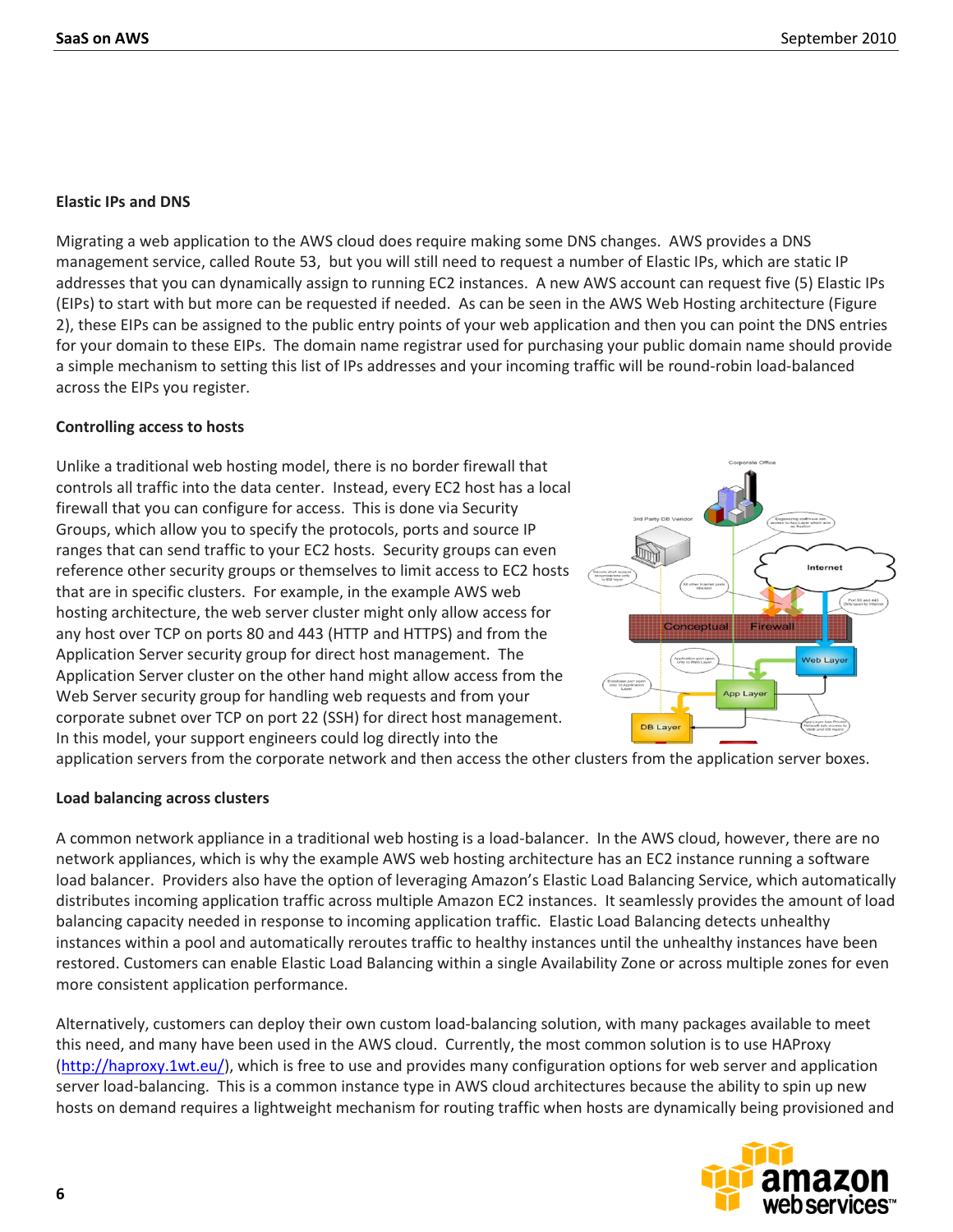removed. AWS has announced future support for auto-scaling, load balancing and monitoring both individually and as a suite of services to help solve this problem in a simpler fashion. [\(http://www.allthingsdistributed.com/2008/10/using\\_the\\_cloud\\_to\\_build\\_highl.html\)](http://www.allthingsdistributed.com/2008/10/using_the_cloud_to_build_highl.html)

#### **Finding other hosts and services**

Another change from the traditional web hosting architecture is that most of your hosts will have dynamic IP addresses. In fact, only those hosts in the AWS cloud with Elastic IPs (EIPs) will have predictable endpoints for network communications. A simple solution to this is to centrally maintain the configuration of hosts and the required network service endpoints. Since most web application architectures have a database server, which is always on, this is a common repository for configuration. Using this model newly added hosts can request the list of necessary endpoints for communications from the database as part of a bootstrapping phase. The location of the database can be provided as user data passed into each instance as part of the data passed during the launching of the instance.

#### **Caching within the web application**

Any software-based caching solutions within your existing web application architecture need not be changed when moving to the AWS cloud. Simply building an EC2 instance with your caching software solutions is sufficient to enable this in the AWS cloud. Web and application layer caching can be done in this way and the centralized configuration in the database can help web and application servers find the appropriate caches.

#### **Database configuration, backup and failover**

Many web applications contain some form of persistence and it is usually in the form of a database. AWS has support for a large number of database solutions, including MySQL, Oracle, SQLServer and DB2. Not only do these database packages run on EC2 hosts but they also have licensing solutions that support the cloud, which alleviates much of the licensing confusion around database products. Just like in the traditional hosting model, databases solutions in the cloud should have both master and slave instances to support backup and failover. AWS customers have successfully used a variety of master/slave and replication models on EC2 instances, including mirroring for read-only copies and log shipping for always-ready offline slaves. Often web applications have a specific databases backup and failure model that is used and chances are that many of these can easily be replicated in the AWS cloud. As is shown in the AWS web hosting architecture, the use of multiple Availability Zones (AZs) for a second failover slave within EC2 is recommended to maximize availability of the database. Using a second availability zone is exactly like having a back-up datacenter since each AZ is entirely separated to ensure maximum availability. An additional consideration when running databases on EC2 is the availability of fault-tolerant and persistent disks. For this purpose, it is recommended that databases running on AWS EC2 utilize Elastic Block Storage (EBS) volumes, which are akin to network attached storage for running EC2 instances. For EC2 instances running a database, all database data, logs and temp storage should be placed on EBS volumes, which will remain available even if the database host fails. This allows for a simple failover scenario where a new EC2 instance can be launched in the case of a host failure and the existing EBS volumes can simply be attached to the new instance to allow the database to pick up where it left off. EBS volumes automatically provide basic mirroring, which increases their availability over simple disks. It is also recommended to stripe EBS volumes to increase IOPS performance for your database hosts.

Since the database layer represents a stable and always-on component in the web architecture, it can also be used for storing and managing the configuration of the AWS web architecture. Within the AWS cloud, hosts and services can be brought up and down on-demand and the exact network addresses are not known prior to launch, which requires that hosts relying on cross-host communications need to have a configuration service from which to draw their configurations.

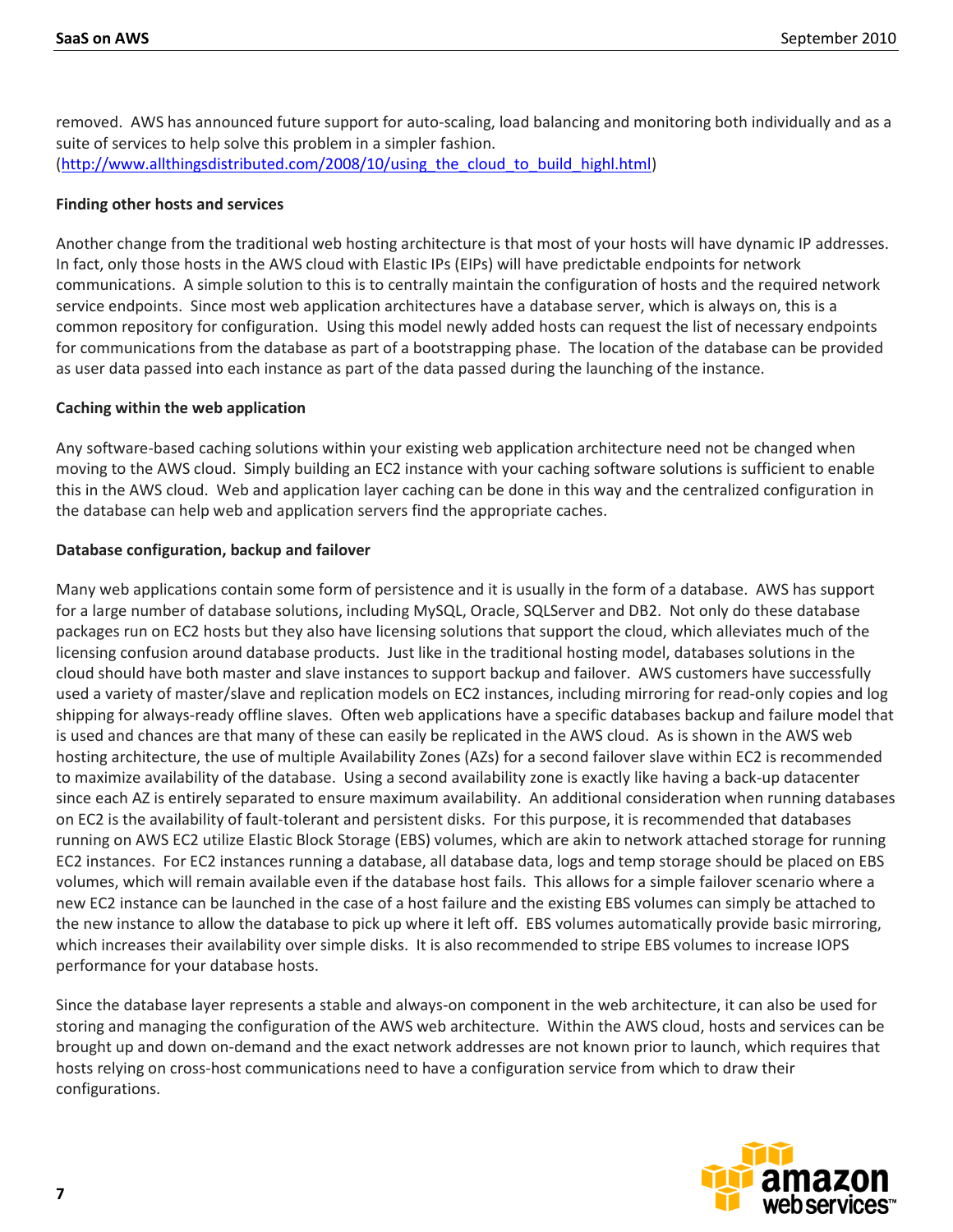Amazon also offers a Relational Database Service (Amazon RDS), that makes it easy to set up, operate, and scale a relational database in the cloud [\(http://aws.amazon.com/rds/\)](http://aws.amazon.com/rds/). It provides cost-efficient and resizable capacity while managing time-consuming database administration tasks, freeing you up to focus on your applications and business .

In addition to support for databases on EC2, AWS also offers the SimpleDB (SDB) service, which can provide a lightweight, highly available and fault-tolerant core database service offering for querying and indexing of data without the requirement of a fixed schema. SimpleDB can be a very effective replacement for simple databases and can be used for configuration information for web architectures that have no persistence layer.

#### **Storage and backup of data and assets**

There are numerous options within the AWS cloud for storing, accessing and backing up your web application data and assets. The AWS Simple Storage Service (S3) provides a highly-available and redundant object store for files up to 5GB in size. This is a great storage solution for somewhat static objects, such as graphical and media assets and S3 also supports the edge caching of these assets via the CloudFront service. In addition to S3, EC2 instances can have Elastic Block Storage (EBS) volumes attached, which can act as local disks for running EC2 instances. EBS is great for data that needs to be accessed as block storage and requires persistence outside the life of the running instance, such as, database partitions and application logs. In addition to being persistent outside of the EC2 instance, snapshots of EBS volumes can be made for backup in S3, which can be used for backing up running instances and saving server state. EBS volumes can be created up to 1TB in size and multiple EBS volumes can be striped for even larger volumes with increased IOPS performance. RAID across EBS volumes is especially useful for databases running on EC2 since it gives better reliability and performance via striping. Another useful features of EBS snapshots is that they can be used as a baseline for creating multiple EBS volumes to attach to running instances.

#### **Auto-scaling the fleet**

One of the key differences between the AWS web architecture and the traditional hosting model is the ability to dynamically scale the web application fleet on-demand to handle increased or decreased traffic. Currently, it is incumbent upon the web application developer to manage the web application fleet. One model for performing this function is to utilize the always-on host that runs the database for scaling up and down of the fleet. If the DB also holds the configuration data then this also allows for a single host to scale the fleet and update its configuration. Auto-scaling can be easily accomplished through the EC2 APIs, which allow for launching, terminating and inspecting instances. Triggering the scaling of the fleet is left to the application developer but a simple model could rely on each of the various hosts (e.g., web servers, load balancers, app servers, …) to report its load and performance statistics to a monitoring component running on the database server. This component would then add or remove servers based on availability and load. For example, if the web servers are reporting greater than 80% CPU utilization then an additional web server could be quickly deployed and then added to the load balancer host. Once the web server responds correctly to the URL checks coming from the load balancer then it would take its place in the load rotation and future requests can now be served by this newly deployed web server. This same capability can be used for handling failover scenarios as well. For example, if the monitoring component has not received status updates from Load Balancer #1 then the Load Balancer #2 could be reconfigured to add the hosts behind Load Balancer #1 for a period of time. Once a new host has been deployed to replace Load Balancer #1 then Load Balancer #2 can again be reconfigured to have its original set of hosts.

#### **Failover with AWS**

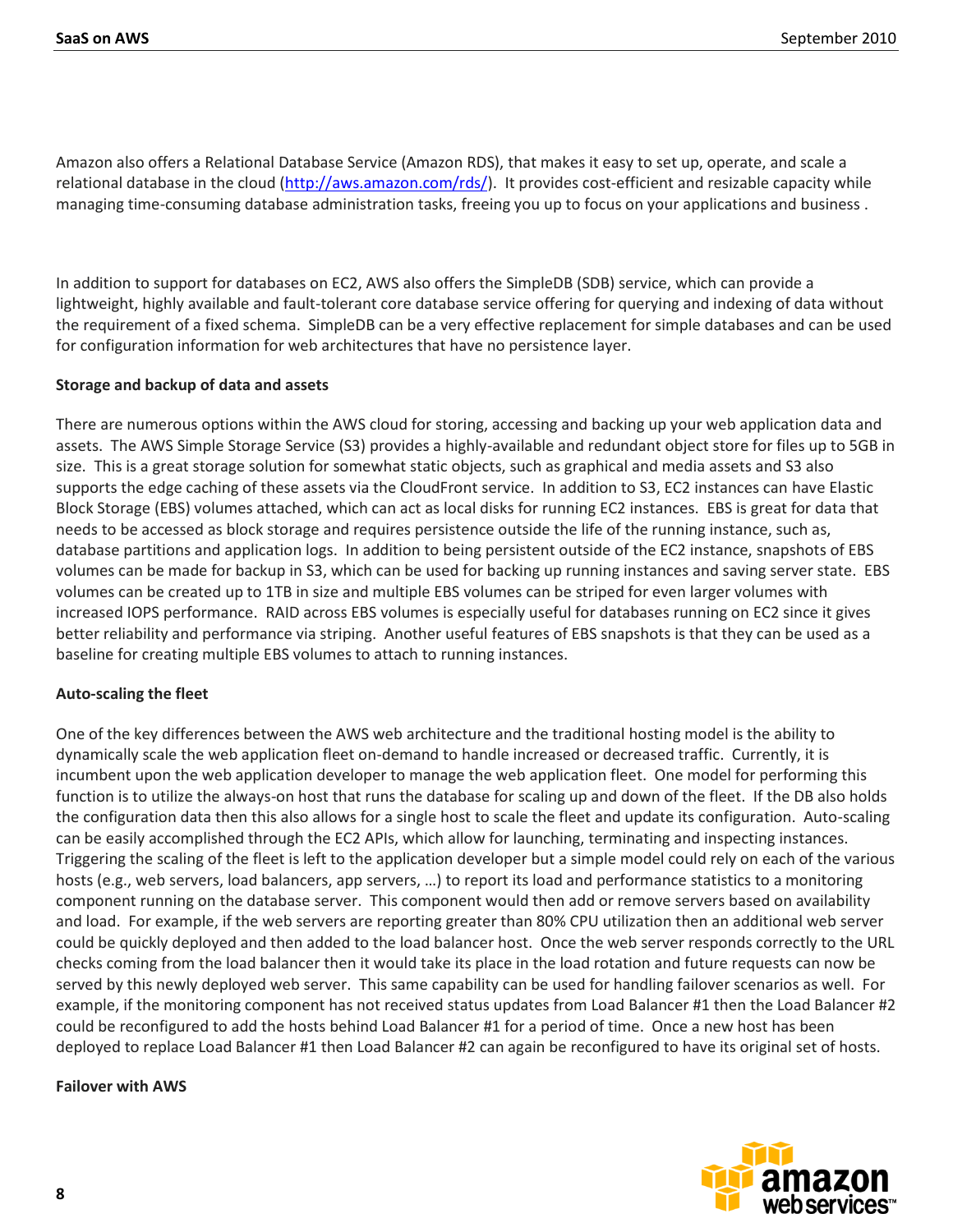Another key advantage when using AWS versus traditional web hosting is the availability of simple to manage availability zones that give the web application developer access to multiple datacenters for the deployment of virtual hosts. As can be seen in the AWS web hosting architecture, it is recommended to spread EC2 hosts across multiple AZs since this provides for an easy solution to making your web application fault tolerant. Care should be taken to make sure that there are provisions for migrating single points of access across AZs in the case of failure. For example, it is recommended that a database slave be setup in a  $2^{nd}$  AZ to ensure that the persistence of data remains consistent and highly available even during an unlikely failure scenario.

While there are some significant architectural changes that might be needed in migrating an existing web application onto the AWS cloud there are certainly significant scalability, reliability and cost-effectiveness improvements that are possible when utilizing the AWS cloud.

## **Additional Architectural considerations**

When migrating to the AWS cloud there are some key differences from a traditional hosting model. The previous section highlighted many of the key areas of consideration when deploying a web application to the cloud. The following section points out some of the key architectural shifts that need to be considered when bringing any application into the cloud.

#### **No more network appliances**

In the AWS cloud there are no network appliances that you can deploy. For example, firewalls, routers and loadbalancers for your AWS applications can no longer reside on physical devices but rather need to be addressed using software solutions. There is quite a wide variety of enterprise quality solutions to any of these problems, whether it be load-balancing (e.g., HAProxy) or establishing a VPN connection (e.g., OpenVPN). This is not a limitation of what can be run on the AWS cloud but it will be an architectural change in your application if you utilize these devices today.

#### **Firewalls everywhere**

Where you once had a simple DMZ and then open communications between your hosts in a traditional hosting model, AWS enforces a more secure model where every host is locked down. One of the steps in planning an AWS deployment will be the analysis of traffic between hosts and exactly what ports need to be opened. Security Groups within EC2 can be created for each type of host in your architecture and large variety of simple and tiered security models can be created to enable the minimum access between hosts within your architecture.

#### **Multiple data centers available**

Availability Zones within EC2 should be thought of as multiple datacenters. They are both logically and physically separated and provide an easy-to-use model for deploying your application across data centers for both high availability and reliability.

#### **Treat hosts as ephemeral and dynamic**

Probably the most important shift in how you might architect your AWS application is the fact that EC2 hosts should be considered ephemeral and dynamic. Any application built for the AWS cloud should not assume that a host will always be available and should know that any local data (i.e., not on an EBS volume) will be lost on failure. Additionally, when a new host is brought up there can be no assumptions about its IP address or location within an AZ. This forces more flexible configuration model and a solid approach to bootstrapping a host but these same techniques are critical for building and running a highly-scalable and fault-tolerant application.

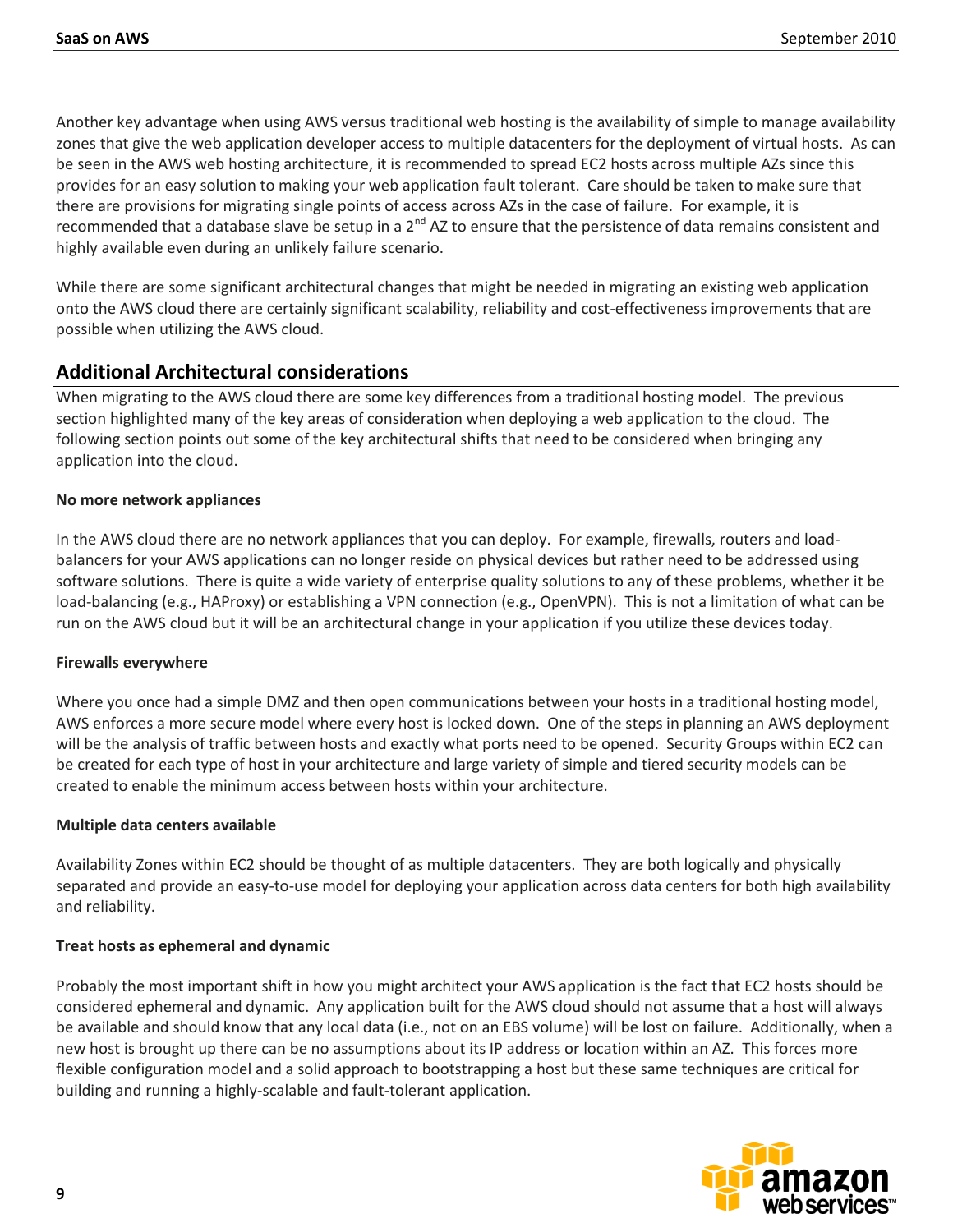#### **Approaches for Handling Multi-Tenancy**

The fundamental architectural consideration when designing a SaaS application is deciding how to handle the issue of multi-tenancy. One way of handling multi-tenancy is to rely on virtualization as the mechanism for keeping application modules separated for each customer. Another option is to have a single application that has logical separation of data built and enforced in each architectural layer.

The following diagram depicts the strategy of provisioning a separate SaaS environment for each customer that leverages the best practices highlighted in this document:



This approach will make sense for a SaaS application that will be constructed from subsystems of an existing singletenant application or packaged software. It is easy to use AWS virtualization to create separate SaaS applications that are provisioned per customer. Depending on the size and requirements of each customer this could be condensed to a single EC2 micro-instance that hosts the entire application or a grouping of many EC2 instances for each customer.

If the SaaS application is being built from the ground up, it may make more sense to create a single application that has multi-tenancy baked into every layer of the architecture. This approach is likely to make more efficient use of available resources and allow for more flexibility when operating the infrastructure. That said, it is likely going to be significantly more difficult to design and implement from a software development perspective. The following diagram depicts this approach: